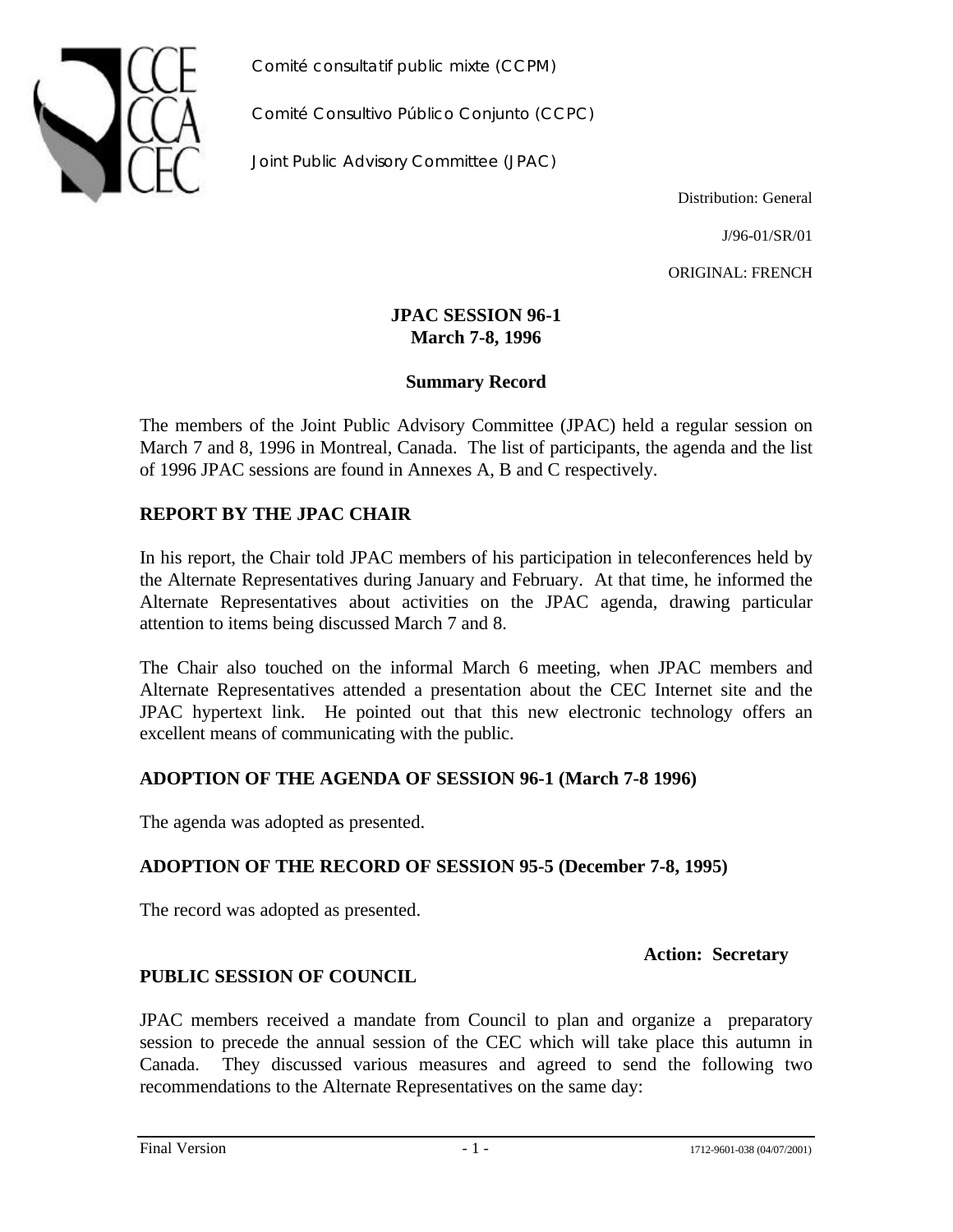- a) That the Council adopt permanent procedures promoting public consultation and participation. The goal is to:
	- facilitate public involvement in the development of the CEC program;
	- reach out to a wide range of people and groups;
	- stimulate exchange between groups;
	- promote the CEC projects; provide the public with a forum for expressing their views in person when it is difficult to do so in writing, and for clarifying misunderstandings; and
	- heighten the CEC's media profile.

b) During the preparatory sessions, the JPAC members propose to discuss four issues.

Under the main theme, "Building a North-American Community", four sub-themes will be discussed:

- Reducing Human Health Risks from Environmental Contaminants in North America
- Conserving North America Biodiversity
- Strengthening Environment and Economic Linkages in North America
- Defining Public Participation in the Activities of the CEC

As far as the fourth sub-theme is concerned, JPAC members have clearly indicated their belief that public consultation must involve direct participation by the public.

In order to promote public participation in the preparatory session for the annual session of Council, the JPAC recommends combining two options:

- a) Seeking public input in the form of submissions to be received by regular mail, electronic mail or fax.
- b) Holding two regional public meetings. The first will be held in Montreal on June 21, and the second near the US-Mexico border on July 19.

A public notice will be sent out inviting interested persons to contribute comments on the suggested sub-themes and to participate in the public meetings. Discussion papers will be prepared and distributed to participants in advance.

JPAC members will participate in these workshops during the public meetings, including the preparatory session preceding the annual session of Council.

Following the public meetings, the JPAC will submit to Council one report on the subthemes and another report evaluating the process of public consultation and participation.

See Annex C for the JPAC regular sessions and the public meetings calendar.

#### **Action: JPAC**

# **FOLLOW-UP OF COUNCIL RECOMMENDATIONS**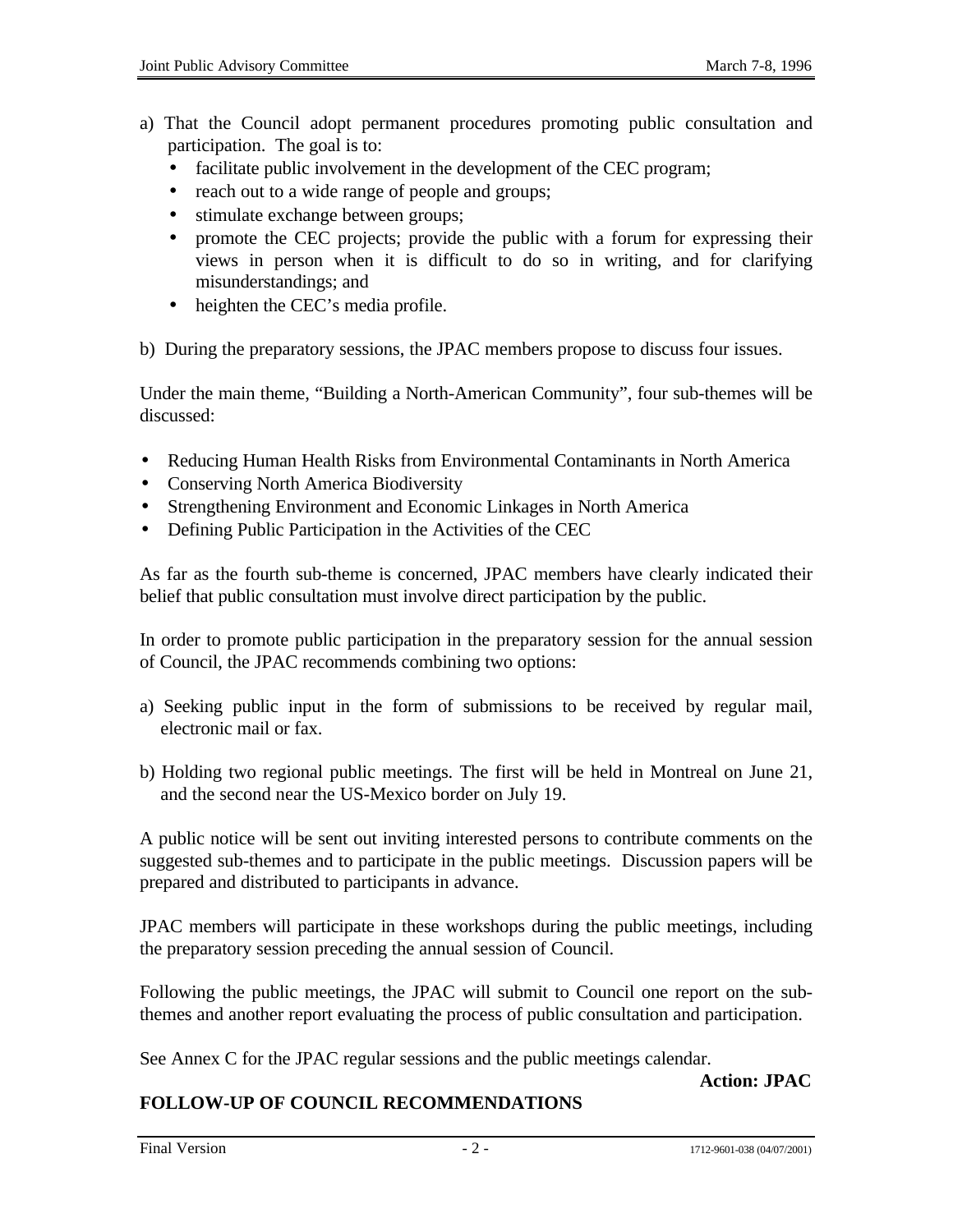This agenda item gave JPAC members an opportunity to follow up on recommendations they sent to Council. They discussed the following issues:

a) Silva Reservoir Report: After reading the resolution proposed by the Parties, Council suggested that the contribution of the JPAC be added to the preamble.

#### **Action: Parties**

b) North American Environmental Fund (NAEF): The Chair described recent actions by the Parties in response to public input. He also informed JPAC members that they have been given a mandate by Council to evaluate NAEF's performance within two years.

#### **Action: Parties / Secretariat**

c) JPAC 1996 budget: The Chair reminded JPAC members that the Committee's 1996 budget is \$120,000 US. He also pointed out that any expenses incurred by the JPAC while carrying out specific mandates given to it by Council are not included in the present budget.

### **MEETING WITH THE ALTERNATE REPRESENTATIVES**

This agenda item essentially focused on an exchange of views based on a proposal by members of JPAC on Public Participation as it relates to the process of the development of the CEC program and the annual regular session of Council (See the proposal in Public Session of Council above). JPAC members highlighted the benefits of a structured and ongoing process including in region meetings to allow ideas to emerge, assure contact with local people and provide timely input in the CEC program development. More specifically JPAC proposed to hold two public preparatory sessions centered on the main themes and sub themes for the regular session of Council. One meeting would be held in Montreal and the other at a location to be determined on the US-Mexico border. A final meeting would be held at the time and location of the regular session of Council.

Council representatives thanked the members of JPAC and gave full support to their proposal. They requested that representatives of the Parties, the Secretariat and of the JPAC explore opportunities to achieve further economies without prejudicing the proposal. They agreed that the proposal be implemented while such economies are sought, reported back to JPAC and reflected in a revised budget. They also concluded on the need for the 1997 budget to include a discrete item for public participation.

 **Action: Parties / Secretariat /**

# **JPAC**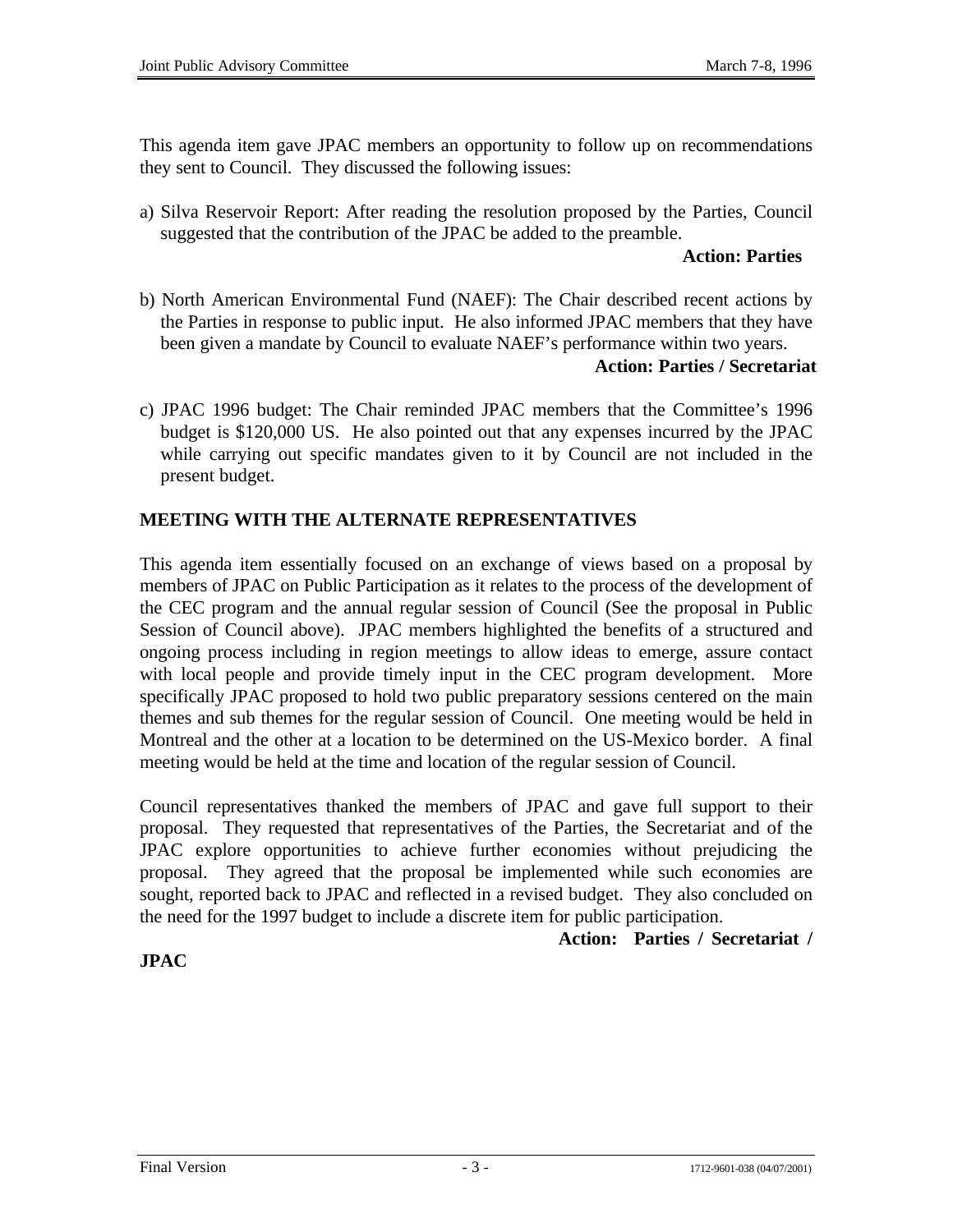## **PRESENTATION ON THE MULTILATERAL FUND FOR THE MONTREAL PROTOCOL**

Dr. Omar E. El-Arini, Director of the Secretariat in charge of the Multilateral Fund for the Implementation of the Montreal Protocol, presented the mandate and objectives of his organization to JPAC members. It is an international body responsible for planet-wide protection of the ozone layer.

A question period followed, during which JPAC members expressed their interest in this issue.

# **PLAN FOR A MEETING WITH THE BORDER ENVIRONMENT COOPERATION COMMISSION (BECC)**

Members of the JPAC recommended that steps be taken to join with the Border Environment Cooperation Commission (BECC) to an informal meeting with their Executive and Advisory Councils.

The BECC intends to hold a public meeting on July 18, 1996 on the US-Mexico border. The JPAC will be holding a public meeting in the same region in preparation for the annual session of Council. It was therefore proposed that the BECC be asked to hold the informal meeting on July 19 and place as its meeting.

The primary goal of the informal meeting is to give the two organizations an opportunity to share their views on environmental issues in general, and transboundary problems in particular.

## **Action:**

### **JPAC**

### **REMARKS BY THE EXECUTIVE DIRECTOR**

In his remarks, the Executive Director of the CEC Secretariat reported on the development of several projects and initiatives, including:

- the review of the North American Environment Fund guidelines following public input;
- recent actions by the Parties in response to the Silva Reservoir Report;
- the drafting of a production schedule to help in planning the 1997 Program (a copy of this document will be sent to JPAC members);
- the appointment of a Chief Accounting Officer and a Spanish Technical Editor to join the organization in April;
- follow-up on the petition concerning the Cozumel case under Article 14 of the NAAEC; and
- a workshop on the Environmental Effects of NAFTA to be held in April in San Diego.

The subsequent discussion focused on the Council's draft resolution on the Silva Reservoir Report.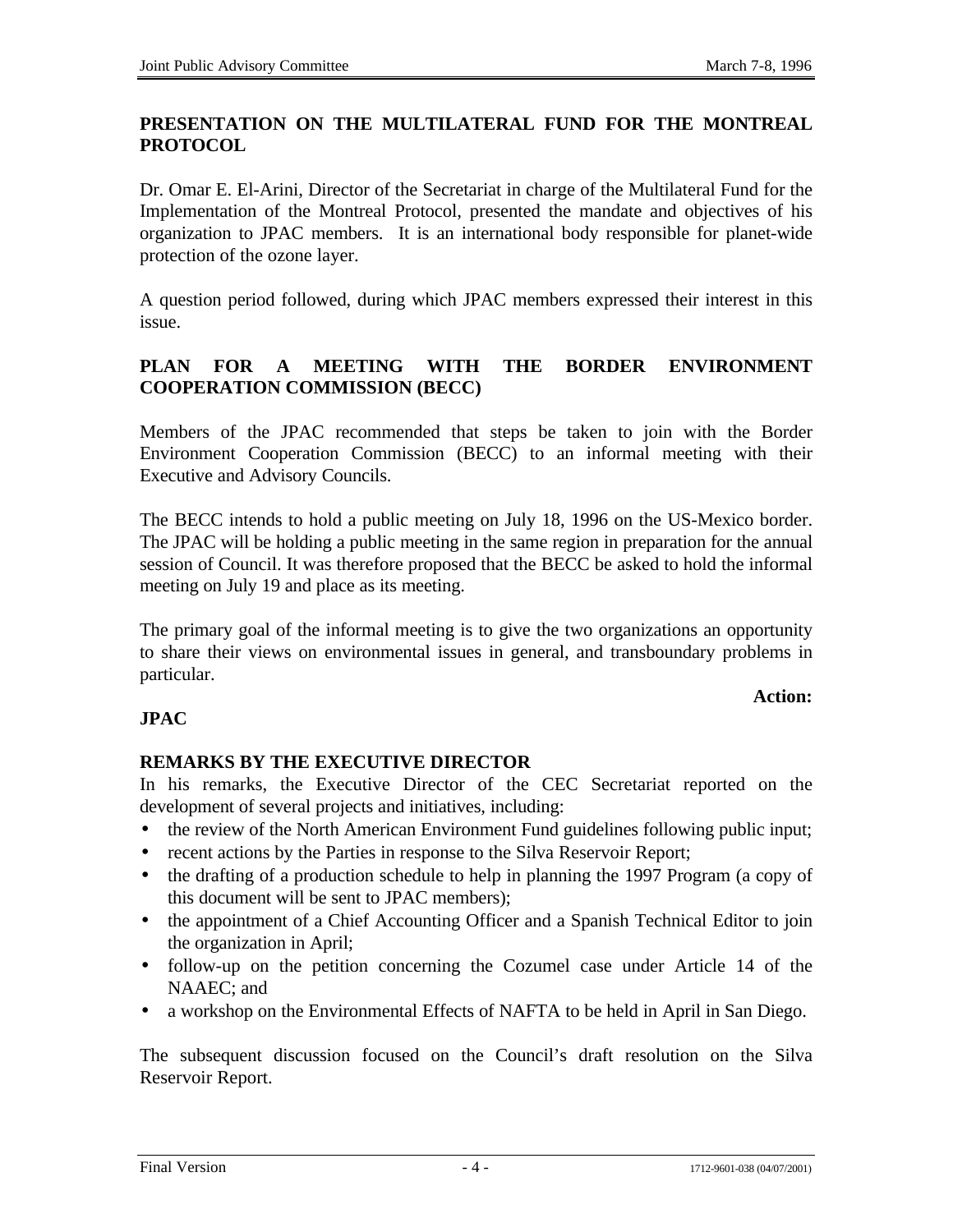## **FOLLOW-UP OF THE 1995 AND 1996 PROGRAMS**

The Secretariat presented a summary of projects completed in 1995 and others continuing in 1996.

The 1996 program focuses on projects dealing with biodiversity, human health and climate change.

Members were informed that the petition concerning allegations of irregularities in the enforcement of environmental laws during the approval process of a pier and port facilities in Cozumel, Mexico is now awaiting a response from the Mexican government.

On this point, JPAC members emphasized the crucial importance of informing the media whenever a petition is submitted to the Secretariat, and that a follow-up with journalists is done in order to prevent possible distortions.

The Secretariat then provided further details about three items: PCBs, Capacity Building and the Environmental Effects of NAFTA.

- a) PCBs: A report will soon be published.
- b) Capacity Building: JPAC members listened to an outline of the actions taken on this initiative and discussed possible ways of helping to see current projects through to a successful completion. They agreed to add this topic to the next JPAC regular meeting with a view to following its development closely.
- c) NAFTA Environmental Effects: This project will gain momentum during the current year. JPAC members received the agenda of the workshop on NAFTA effects scheduled for April in San Diego, as well as for comment a discussion paper to be used during the workshop.

Finally, JPAC members suggested to the Secretariat that non-governmental organizations, universities and local authorities be more directly involved in developing CEC programs such as NAFTA Environmental Effects.

A form was circulated to JPAC members so that they could indicate projects of particular interest to them. With this added input, they will be able to follow the CEC program more closely and participate in its implementation.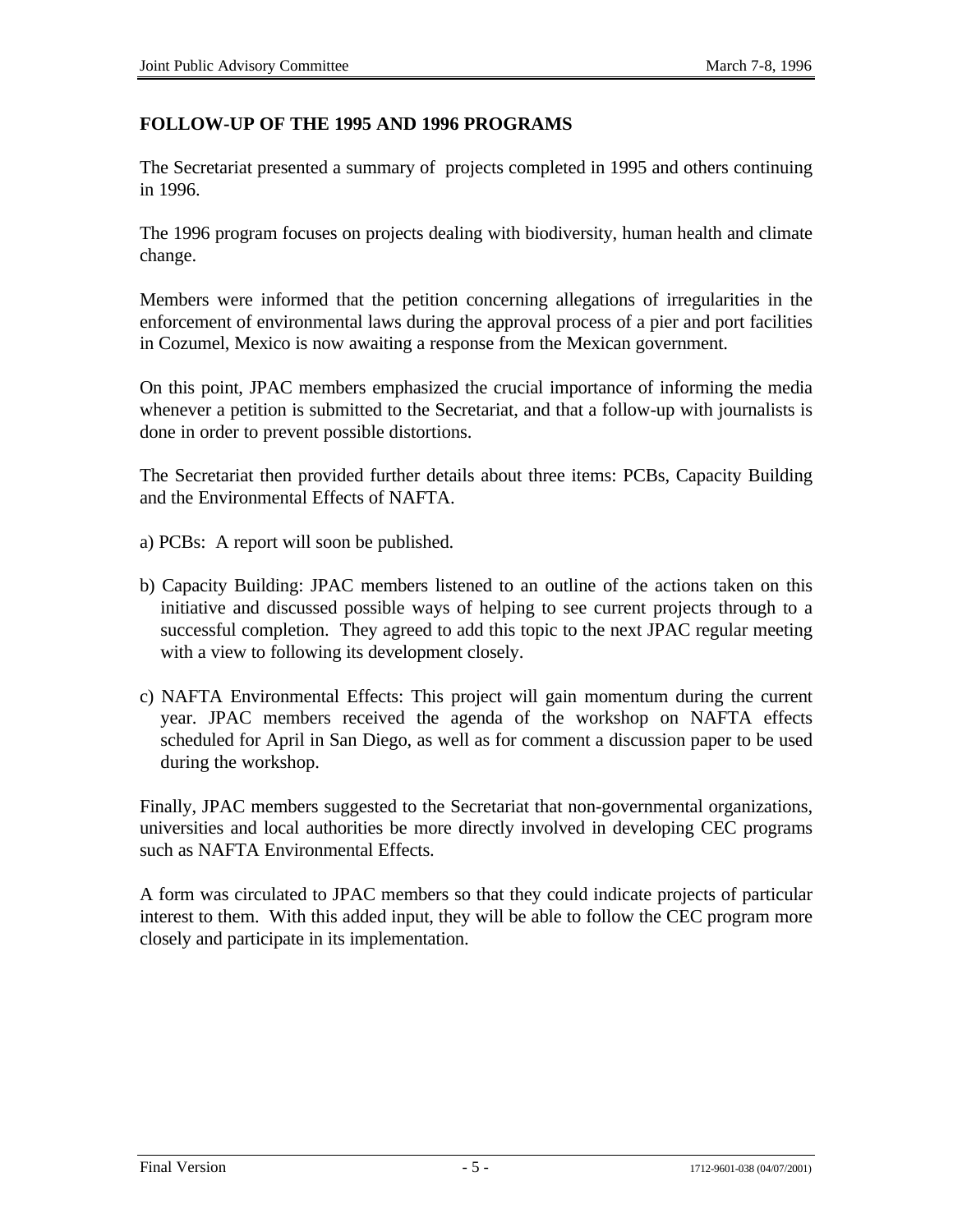## **INTERVENTIONS BY OBSERVERS**

Observers at the session offered short commentaries on:

- the close link between the ISO 14000 project and Capacity Building;
- the potential support of Mr. Dan Morales, a JPAC member, for the public meeting near the US-Mexico border in July;
- Environment Canada's preparation of a list of experts for the Secretariat; and
- the need for greater academician involvement in the CEC.

## **NEXT JPAC SESSIONS**

Members agreed to the regular JPAC sessions and public meetings for 1996 at the dates and places indicated in Annex C.

## **ADJOURNMENT**

The session adjourned at 12:30 p.m. on March 8, 1996.

Prepared by Manon Pepin March 20, 1996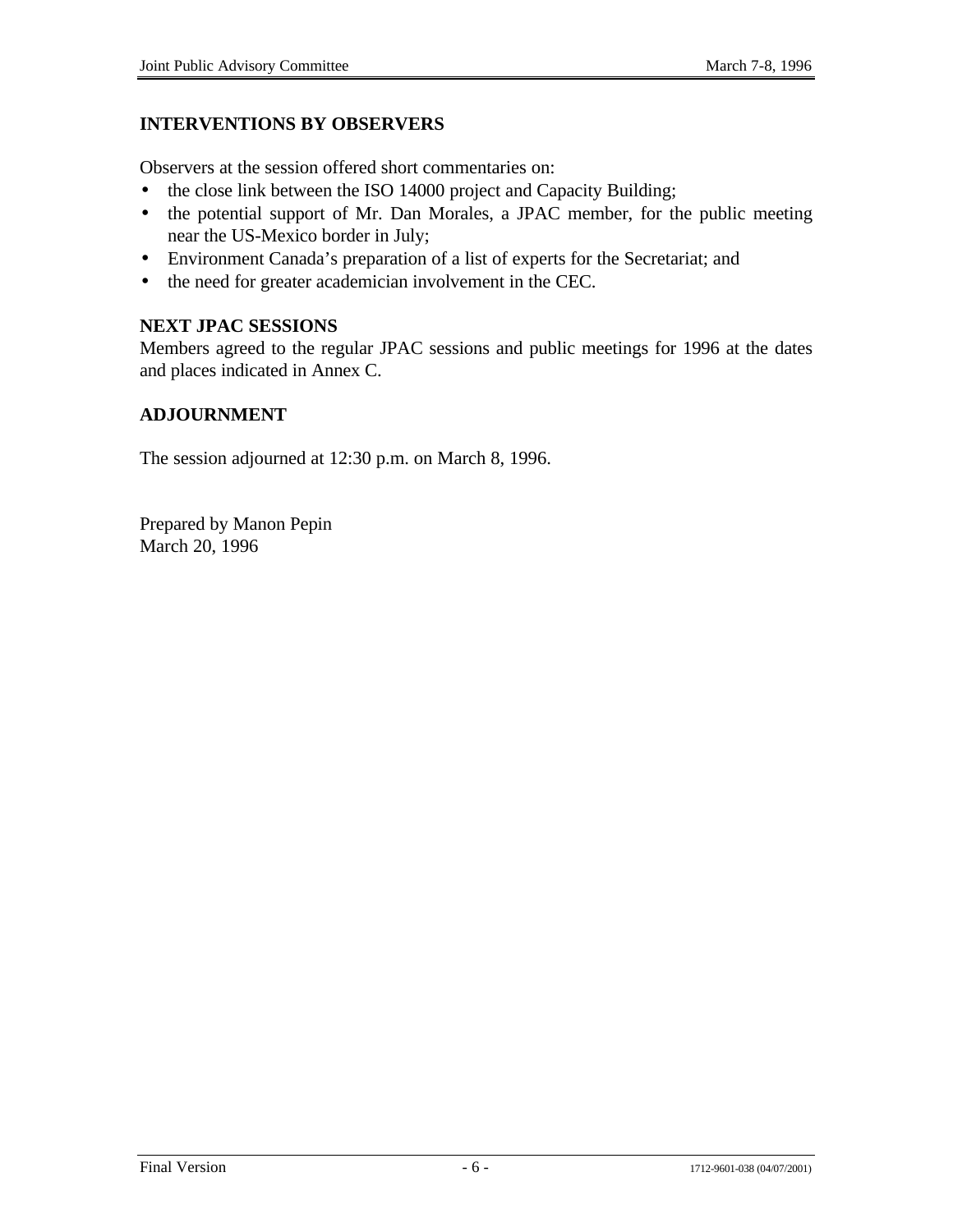

*Comité consultatif public mixte (CCPM)*

*Comité Consultivo Público Conjunto (CCPC)*

*Joint Public Advisory Committee (JPAC)*

**Annex A**

**SESSION 96-1**

**Montreal, March 7-8, 1996**

# **List of Participants**

### **CANADA**

Mike Apsey Michael Cloghesy Jacques Gérin

**MEXICO** Jorge Bustamente Ivan Restrepo Maria Cristina Castro

#### **UNITED STATES**

Peter Berle Jon Plaut John Wirth

### **OBSERVERS**

Rita Cerutti (Environment Canada) Melissa Diamond (Student, Vermont University) Adam Greene (United States Council for International Business) Dan Torrez (Mr. Morales' Office)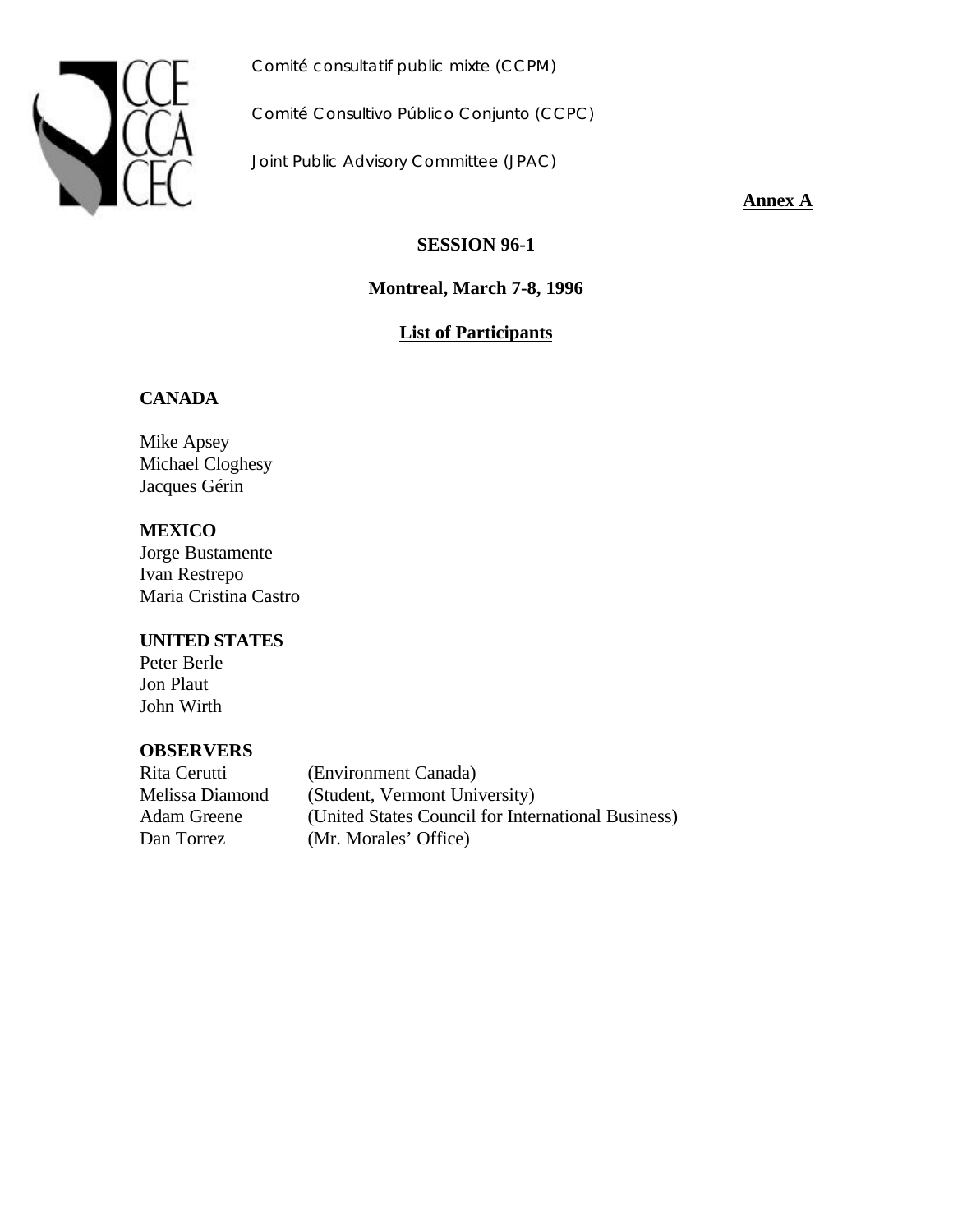*Comité consultatif public mixte (CCPM)*



*Comité Consultivo Público Conjunto (CCPC)*

*Joint Public Advisory Committee (JPAC)*

## **Annex B**

#### **JOINT PUBLIC ADVISORY COMMITTEE SESSION 96-1** Montreal, March 7 - 8, 1996 *Inter-Continental Hotel ( Sarah-Bernhardt Room )*

#### **Wednesday, March 6**

| $7:30 - 8:30$ p.m. | Presentation: "CEC Home Page"                           |
|--------------------|---------------------------------------------------------|
|                    | & Informal Gathering with the Alternate Representatives |
|                    | CEC Secretariat (Council Room)                          |

#### **Thursday, March 7**

| 8:30 a.m.    | Welcome and Overview by the Chair<br>Inter-Continental Hotel (Sarah-Bernhardt Room)                            |
|--------------|----------------------------------------------------------------------------------------------------------------|
| $8:45$ a.m.  | Approval of Agenda<br>Approval of Record of Discussion of Session 95-5                                         |
| 9:00 a.m.    | <b>Council Public Session</b><br><b>Public Participation</b><br>٠<br><b>Preparatory Public Session</b>         |
| 11:00 a.m.   | <b>JPAC Advices Follow-up</b><br>North American Environment Fund<br>• 1996 JPAC Budget                         |
| $12:00$ a.m. | Meeting with the Alternate Representatives<br><b>CEC</b> Secretariat (Council Room)                            |
| $13:00$ p.m. | Luncheon                                                                                                       |
| $2:30$ p.m.  | The Multilateral Fund for the Montreal Protocol Presentation<br>Inter-Continental Hotel (Sarah-Bernhardt Room) |
| $4:00$ p.m.  | Planning: Meeting with the Border Environment Cooperation Commission<br><b>Brainstorming Session</b>           |
| $6:00$ p.m.  | Closing                                                                                                        |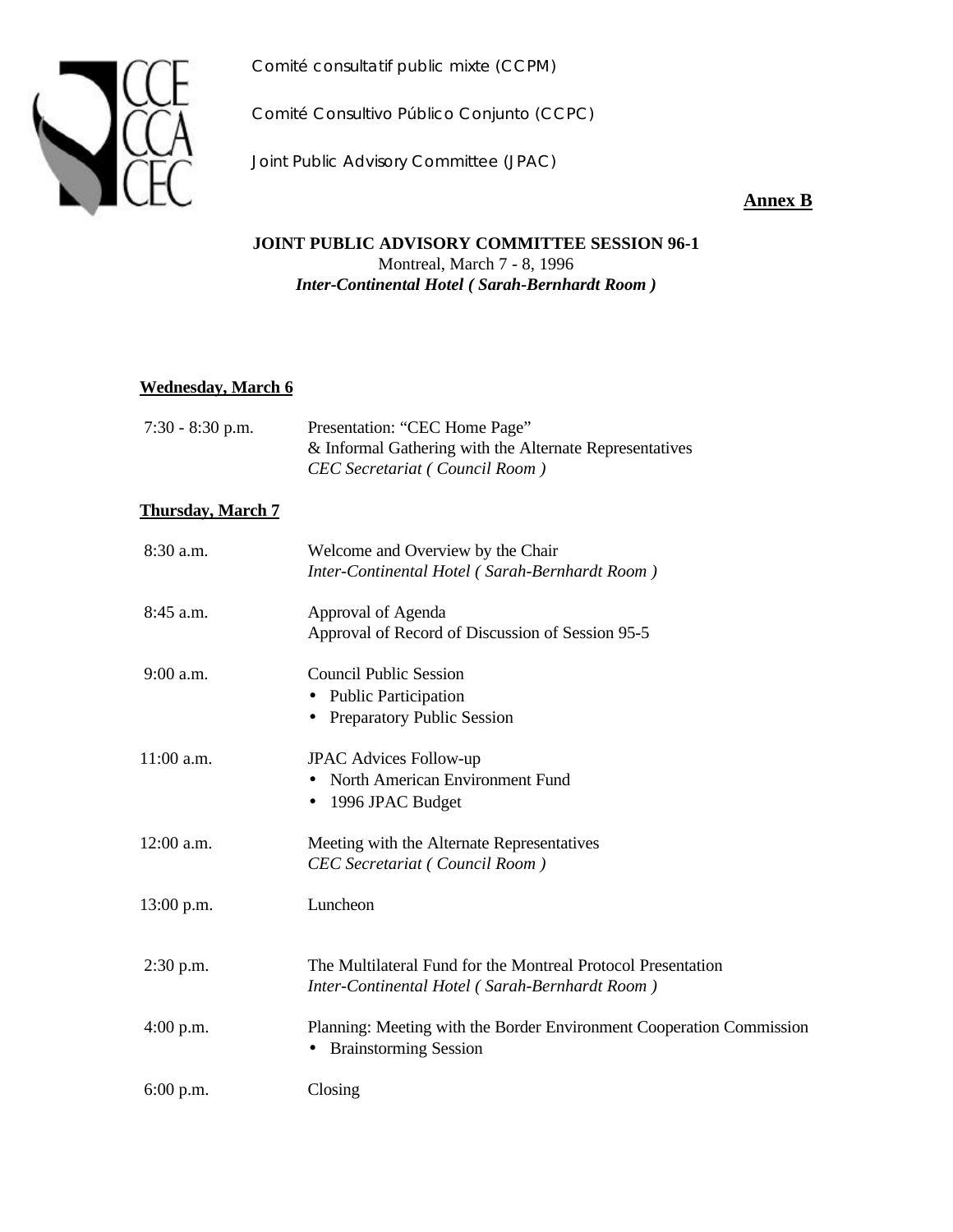



*Comité Consultivo Público Conjunto (CCPC)*

*Joint Public Advisory Committee (JPAC)*

#### **JOINT PUBLIC ADVISORY COMMITTEE SESSION 96-1**

Montreal, March 7 - 8, 1996 *CEC Secretariat, Council Room*

#### **Friday, March 8**

| $8:30$ a.m.  | <b>Executive Director's Report</b>                                                                                                                                                                                                                                                      |
|--------------|-----------------------------------------------------------------------------------------------------------------------------------------------------------------------------------------------------------------------------------------------------------------------------------------|
| $8:45$ a.m.  | 1995 Program Follow-up<br>• Secretariat Presentation: Greg Block and Janine Ferretti                                                                                                                                                                                                    |
| $9:15$ a.m.  | 1996 Program Follow-up<br>Secretariat Presentation: Greg Block and Janine Ferretti<br>PCB Projects Presentation: Janine Ferretti<br>$\bullet$<br>Capacity Building Projects Presentation: Hernando Guerrero<br>• NAFTA Environmental Effects Projects Presentation: Sarah<br>Richardson |
| $11:30$ a.m. | <b>Observer Interventions</b>                                                                                                                                                                                                                                                           |
| $12:00$ a.m. | <b>Outstanding Items</b>                                                                                                                                                                                                                                                                |
| $12:30$ p.m. | Adjournment                                                                                                                                                                                                                                                                             |
| $12:30$ p.m. | Luncheon<br>CEC Secretariat (JPAC Room)                                                                                                                                                                                                                                                 |